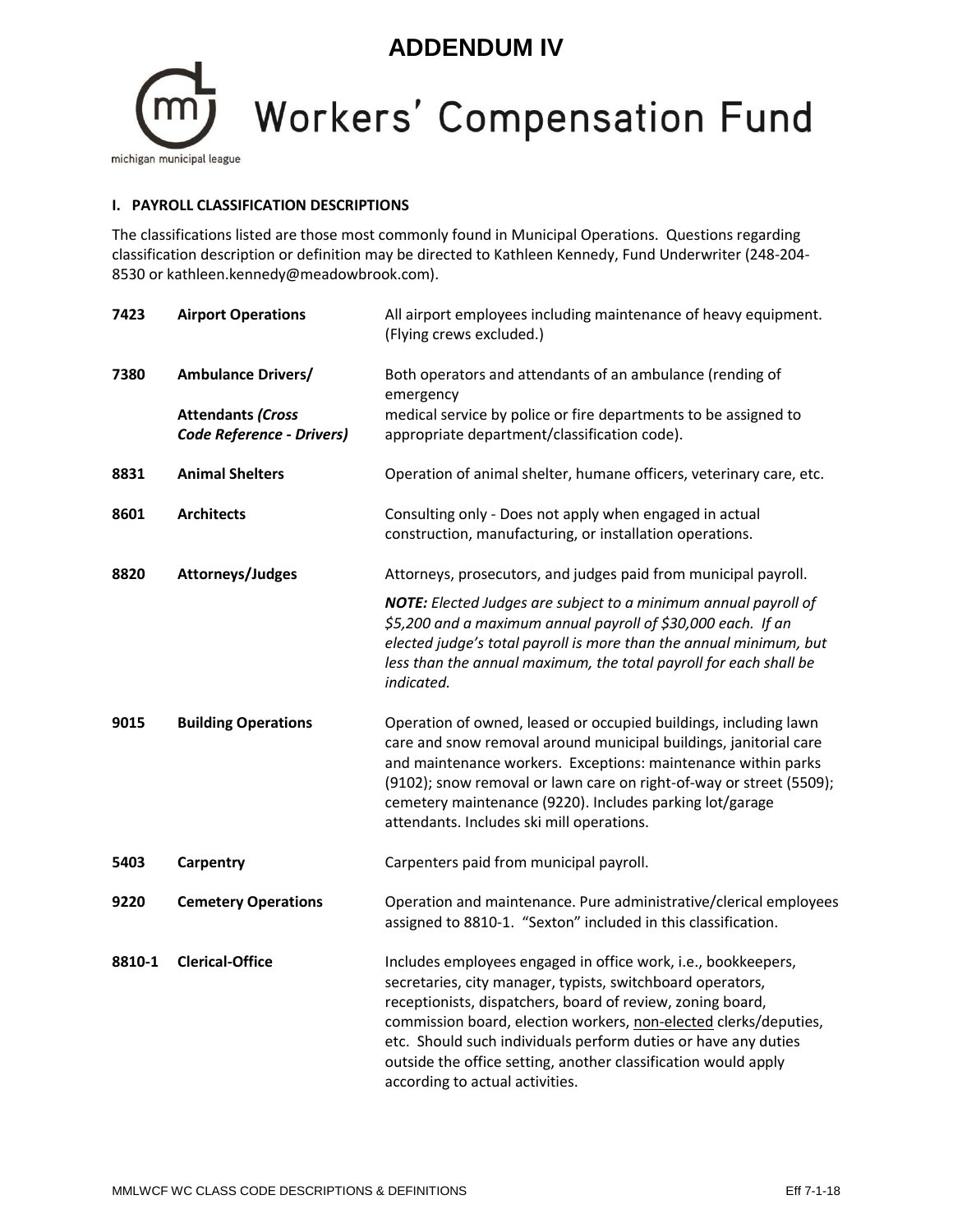| 5221   | <b>Concrete Work</b>                                                        | Applies to any type of ground-supported paving other than paving<br>which is performed on streets, roads or airport runways or warming<br>aprons. Examples include concrete or cement work to floors,<br>driveways, yards or sidewalks.                                                                                                                                                                                                                                                                                                                                                                                                                                                                            |
|--------|-----------------------------------------------------------------------------|--------------------------------------------------------------------------------------------------------------------------------------------------------------------------------------------------------------------------------------------------------------------------------------------------------------------------------------------------------------------------------------------------------------------------------------------------------------------------------------------------------------------------------------------------------------------------------------------------------------------------------------------------------------------------------------------------------------------|
| 9103   | <b>Crossing Guards</b>                                                      | Applies to paid or unpaid persons other than police or students.                                                                                                                                                                                                                                                                                                                                                                                                                                                                                                                                                                                                                                                   |
| 7333   | <b>Dredging-Inland Waterways</b>                                            | Applies only to work on inland lakes and waterways.<br>This classification applies to dredging operations performed by<br>employees of the named insured only. Dredging operations include<br>cleaning, deepening, or widening an inland body of water. Scooping<br>or suction machinery is generally employed in the process to<br>remove sand, clay, mud or other material from the body of water<br>that is being dredged. Also included are the name insured<br>employees at the shoreline directing the movement of discharge<br>material while retrieved from the dredge. (Operations engaging<br>heavy machinery or cranes shall be separately classified). Includes<br>aquatic weed harvesting operations. |
| 7380   | <b>Drivers (Cross Ref Code</b><br>- Ambulance<br><b>Drivers/Attendants)</b> | Other than DPW, transit, or Dial-A-Ride drivers.                                                                                                                                                                                                                                                                                                                                                                                                                                                                                                                                                                                                                                                                   |
| 8810-2 | <b>Elected Officials</b>                                                    | Elected Officials are subject to a minimum annual payroll of \$5,200<br>and a maximum annual payroll of \$30,000 each. If any of the<br>elected officials total payroll is more than the annual minimum, but<br>less than the annual maximum, the total payroll for each shall be<br>indicated.                                                                                                                                                                                                                                                                                                                                                                                                                    |
|        |                                                                             | NOTE: If an elected official has responsibilities other than that of<br>attending meetings and/or performing clerical tasks, this<br>classification does not apply [i.e., elected sheriffs (7720-1),<br>elected judges (8820), township supervisors with assessing<br>and/or inspecting responsibilities (9410)]. The payroll minimum<br>and maximum reporting requirements still apply.                                                                                                                                                                                                                                                                                                                           |
| 7539   | <b>Electric Distribution</b>                                                | All operations $-$ includes store employees, meter readers, the<br>construction or extension of lines and maintenance of equipment.                                                                                                                                                                                                                                                                                                                                                                                                                                                                                                                                                                                |
| 8829   | <b>Extended Care Facility</b>                                               | Classification is applicable to "all employees" both professional and<br>non-professional of convalescent homes, nursing homes, rest<br>homes and homes for the aged, which provide medical care and<br>daily living assistance to the aged and/or infirm. Individuals with<br>strictly office duties should be 8810-1.                                                                                                                                                                                                                                                                                                                                                                                            |
| 7704-1 | <b>Firefighters</b>                                                         | All employees in the department, with the following exceptions:<br>clerical (8810-1); building and electronic equipment maintenance<br>(9015); ambulance drivers and attendants (7380). Paid, salaried, and<br>paid officers of rank (chief, captain, etc.).                                                                                                                                                                                                                                                                                                                                                                                                                                                       |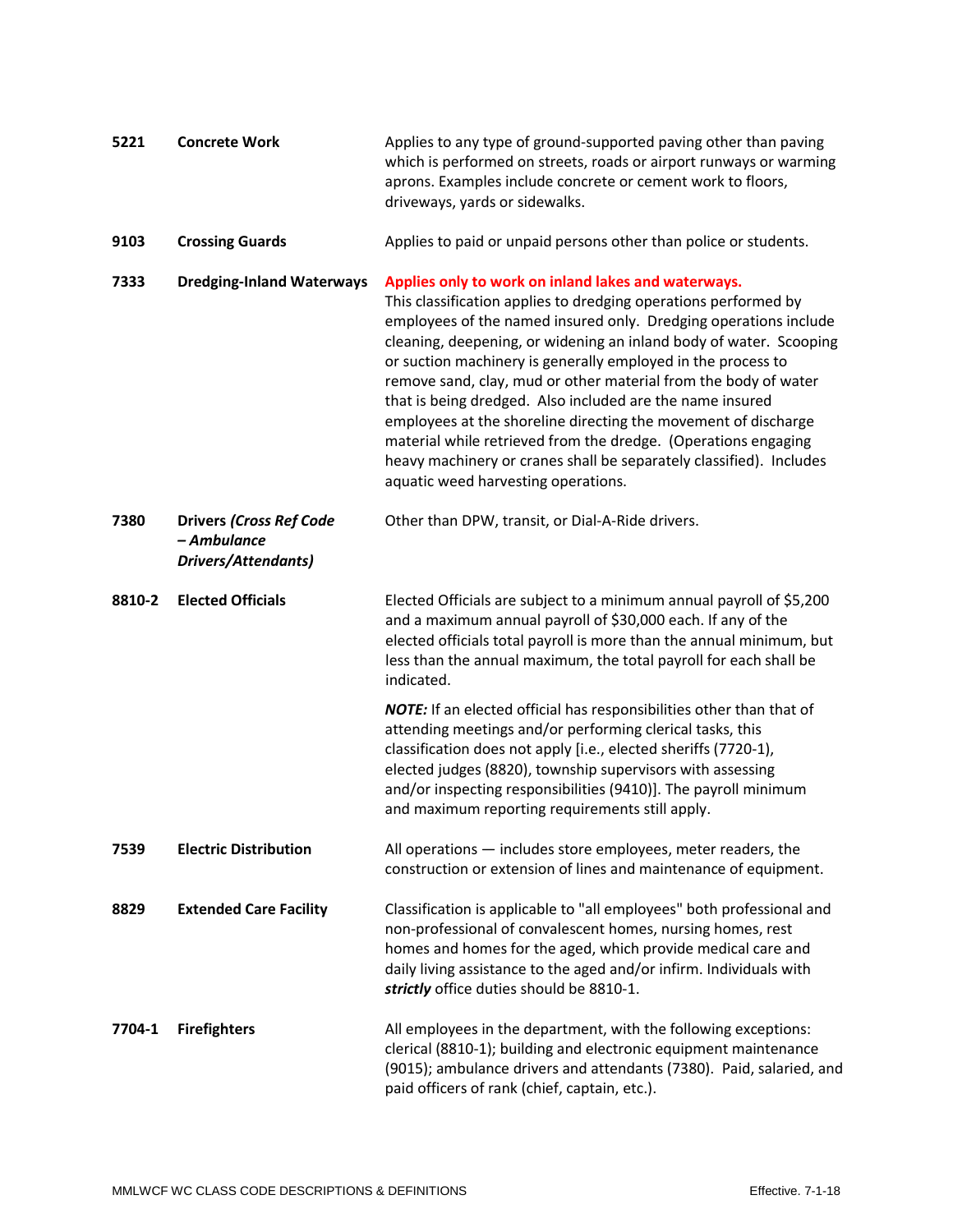| 7704-2 Volunteer/On-Call Firefighters When on-call firefighters are employed, in no case shall remuneration |                                                           |                                                                                                                                                                                                                                      |
|-------------------------------------------------------------------------------------------------------------|-----------------------------------------------------------|--------------------------------------------------------------------------------------------------------------------------------------------------------------------------------------------------------------------------------------|
|                                                                                                             | & Underwater diver                                        | of any such firefighter be reported at less than \$500 per person per<br>annum.                                                                                                                                                      |
| 9403                                                                                                        | <b>Garbage/Refuse Collection</b>                          | Collection of refuse, garbage, trash and/or brush along with the<br>operation of sanitary landfill. There is no distinction as to the types<br>of garbage or refuse collected.                                                       |
| 8395                                                                                                        | <b>Garage Operations</b>                                  | All municipal garage employees; includes heavy equipment<br>maintenance and transit garage employees.                                                                                                                                |
| 8833                                                                                                        | <b>Hospital - Professionals</b>                           | Professional employees (physicians, licensed nurses, lab<br>technicians). Applies to facilities licensed as hospitals by State only.                                                                                                 |
| 9040                                                                                                        | <b>Hospital - Non-Professionals</b>                       | All other employees of hospitals including maintenance, janitorial<br>and all non-professional employees. Individuals with strictly office<br>duties should be 8810-1. Applies to facilities licensed as hospitals<br>by State only. |
| 9033                                                                                                        | <b>Housing Authorities</b>                                | All employees of housing authorities including managers. Those<br>employees with strictly office duties may be assigned to 8810-1.                                                                                                   |
| 9016                                                                                                        | <b>Ice Rinks</b>                                          | Includes all operations of an ice rink facility.                                                                                                                                                                                     |
| 7590                                                                                                        | <b>Incineration Operations</b><br>(Cross Code Reference - | Municipal operations where there is garbage reduction or<br>incineration. Drivers to be separately rated as 9403<br>Garbage/Refuse Collection.                                                                                       |
|                                                                                                             | <b>Recycling Operations)</b>                              |                                                                                                                                                                                                                                      |
| 8820                                                                                                        | Judges/Attorneys                                          | Attorneys, prosecutors, and judges paid from municipal payroll.<br>NOTE: Elected judges are subject to elected official payroll<br>minimum/maximum requirements.                                                                     |
| 6217                                                                                                        | Landfill                                                  | Excavation, including, burrowing, filling or back-filling.                                                                                                                                                                           |
| 0042                                                                                                        | Landscaping                                               | Applicable to new landscaping installation.                                                                                                                                                                                          |
| 8810-3                                                                                                      | Libraries/Museums -<br><b>Professional/Clerical</b>       | Includes librarians, curators, professional/clerical assistants.<br>(Bookmobile drivers and other drivers rated as 7380; custodial and<br>maintenance workers rated as 9015.)                                                        |
| 9104                                                                                                        | <b>Lifeguards</b>                                         | Certified lifeguards.                                                                                                                                                                                                                |
| 6834                                                                                                        | <b>Marina Operations</b>                                  | Applicable to those principally engaged in providing waterfront<br>facilities for recreational boats of various sizes, including wet and<br>dry berthing, storage, limited repairs, and maintenance.                                 |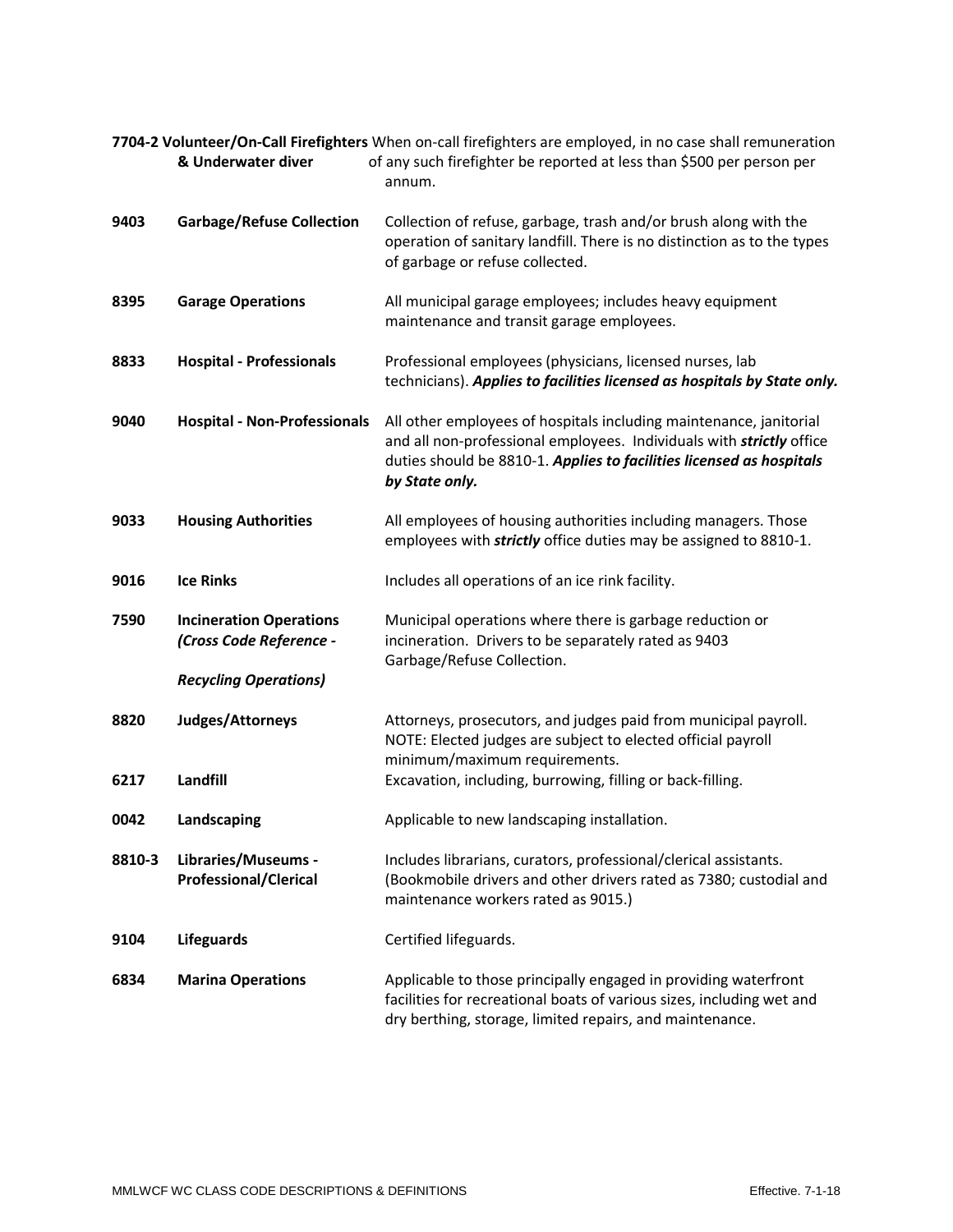| 9410 | <b>Municipal Employees (not</b> | Includes employees engaged in laboratory work, engineers,<br>inspectors (electrical,                                                                                                                                                                                                                                                                                                                                                                                                                                                                                                                                                                                     |
|------|---------------------------------|--------------------------------------------------------------------------------------------------------------------------------------------------------------------------------------------------------------------------------------------------------------------------------------------------------------------------------------------------------------------------------------------------------------------------------------------------------------------------------------------------------------------------------------------------------------------------------------------------------------------------------------------------------------------------|
|      | otherwise classified)           | mechanical, building, zoning, etc.), assessors, dumpsite gate<br>attendant (exception: if the attendant performs manual labor,<br>assign wages to code 7590). This classification is not intended for<br>DPW positions other than those that are strictly supervisory in<br>nature. Includes probation officers without weapon, arrest<br>authority and minimal field work. May also include probation<br>officers that are strictly supervisory in nature, i.e. 100% clerical<br>work. Includes jury, juvenile officer, case specialist planners, court<br>administration.                                                                                              |
| 9060 | <b>Municipal Golf Course</b>    | All employees, operation of golf course or similar type facilities.                                                                                                                                                                                                                                                                                                                                                                                                                                                                                                                                                                                                      |
| 5476 | <b>Painting</b>                 | Applied to outside contractors/subcontractors.                                                                                                                                                                                                                                                                                                                                                                                                                                                                                                                                                                                                                           |
|      |                                 | NOTE: Activities by municipal employees commencing in a park<br>environment are classified under code 9102, commencing in<br>municipal buildings are classified under code 9015, commencing in<br>street operations are classified under code 5509.                                                                                                                                                                                                                                                                                                                                                                                                                      |
| 5192 | <b>Parking Meters</b>           | Installation, service or repair.                                                                                                                                                                                                                                                                                                                                                                                                                                                                                                                                                                                                                                         |
| 9102 | <b>Parks and Recreation</b>     | All employees that maintain and operate city parks, including the<br>care, custody and maintenance of all buildings within the parks such<br>as administrative buildings, rest houses, pavilions, stables and<br>equipment storage buildings; maintenance of park grounds, trees,<br>shrubs and flowers; maintenance of baseball diamonds, tennis<br>courts and swimming pools; as well as all employees engaged in any<br>form of recreational instruction. Includes maintenance of heavy<br>equipment. Also contemplated the care and maintenance of the<br>grounds, building, team facilities, grandstands and bleachers.<br>Applies to coaches, managers or umpires. |
| 8832 | <b>Physicians</b>               | Primarily intended to apply to medical providers that operate in a<br>typical doctor's office environment. Code does not apply where in-<br>patient overnight care is provided.                                                                                                                                                                                                                                                                                                                                                                                                                                                                                          |
|      |                                 | Outpatient mental health clinics where full- or part-time<br>psychologists and social workers interview and counsel patients are<br>also within the scope of this classification.<br>Includes dentist/hygienist/assistant.                                                                                                                                                                                                                                                                                                                                                                                                                                               |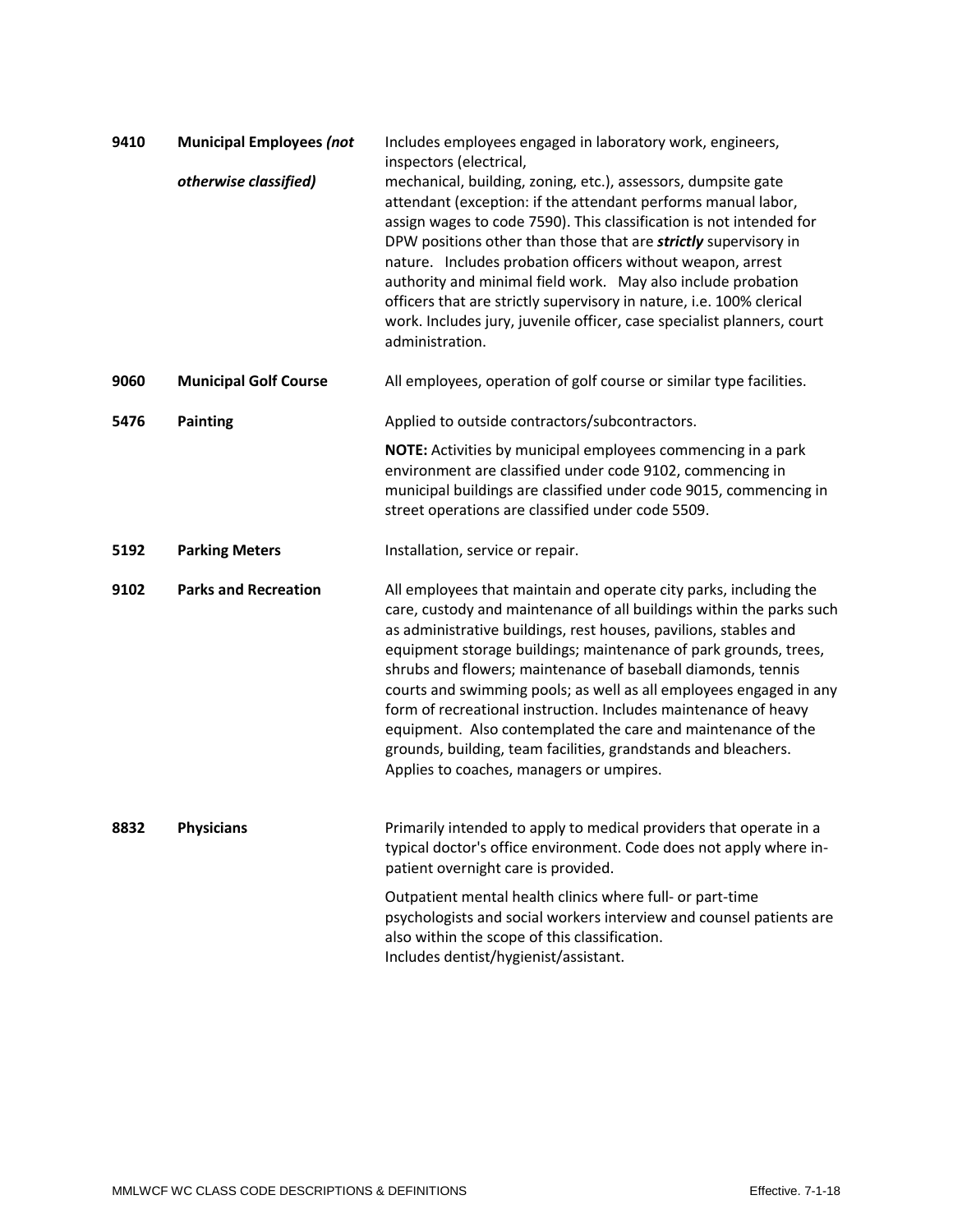| 7720-1 | <b>Police Department,</b><br><b>Park Rangers</b>                                     | All employees, such as chiefs of police, uniformed and plain<br>clothes officers, probation officers, warrant service guards, juvenile<br>home attendants, police academy students, meter maids, jailers,<br>rangers, corrections officer, cadets, etc. [Exceptions - clerical<br>(8810-1), jail nurse (8835), custodial (9015), building maintenance<br>(9015), electronic equipment maintenance (9015), dispatchers,<br>unless sworn officer (8810-1).] Include probation offers if sworn<br>officer, with weapon.                                                                                    |
|--------|--------------------------------------------------------------------------------------|---------------------------------------------------------------------------------------------------------------------------------------------------------------------------------------------------------------------------------------------------------------------------------------------------------------------------------------------------------------------------------------------------------------------------------------------------------------------------------------------------------------------------------------------------------------------------------------------------------|
| 7720-2 | <b>Volunteer/Part-Time Police,</b><br><b>Volunteer Park Rangers,</b>                 | When volunteer or part-time officers are employed, in no case shall<br>remuneration of any such police officer be taken at less than \$1000<br>per person per                                                                                                                                                                                                                                                                                                                                                                                                                                           |
|        | <b>Reserve Officers</b>                                                              | annum.                                                                                                                                                                                                                                                                                                                                                                                                                                                                                                                                                                                                  |
| 8835   | <b>Public Health</b><br><b>Activities</b>                                            | All employees engaged in furnishing nursing or health care services<br>in the homes of individual patients. Employees of this nature are<br>principally engaged in administering medications and injections,<br>checking vital signs of patients, giving physical therapy treatments,<br>etc. Also applicable to organizations engaged in providing<br>homemaker services to persons who are convalescent, aged,<br>acutely or chronically ill or disabled. Services typically provided<br>include preparation of meals, performing light housekeeping chores,<br>providing childcare and companionship |
|        |                                                                                      | Also applicable to visiting jail nurse.                                                                                                                                                                                                                                                                                                                                                                                                                                                                                                                                                                 |
| 7704-3 | <b>Public Safety</b>                                                                 | A combined police and fire department.                                                                                                                                                                                                                                                                                                                                                                                                                                                                                                                                                                  |
| 7610   | Radio/TV                                                                             | Radio or television broadcasting station - all employees.                                                                                                                                                                                                                                                                                                                                                                                                                                                                                                                                               |
| 7590   | <b>Recycling Operations</b><br>(Cross Reference -<br><b>Incineration Operations)</b> | Applies to all operations of a refuse reduction or incineration plant.                                                                                                                                                                                                                                                                                                                                                                                                                                                                                                                                  |
| 9079   | <b>Restaurant Operations</b>                                                         | Restaurants & Commissaries; includes such operations when<br>conducted for the benefit of an employer's employees or when<br>conducted as part of the operation of hospitals, nursing homes and<br>homes for the aged.                                                                                                                                                                                                                                                                                                                                                                                  |
| 8742   | <b>Salespersons - Outside</b>                                                        | Applied to outside salespersons, collectors or messengers.<br>[Exceptions: code 8742 is not available for employees who deliver<br>merchandise. These employees are assigned to the driver's<br>classification applicable to the risk even though these employees<br>may also collect or sell.] This code is also applicable to outside<br>social case or welfare workers. DDA director if outside marketing.                                                                                                                                                                                           |
| 8868   | <b>Schools-Professionals</b>                                                         | Applies to professional employees of schools. Also applicable to<br>professional employees of day nurseries.                                                                                                                                                                                                                                                                                                                                                                                                                                                                                            |